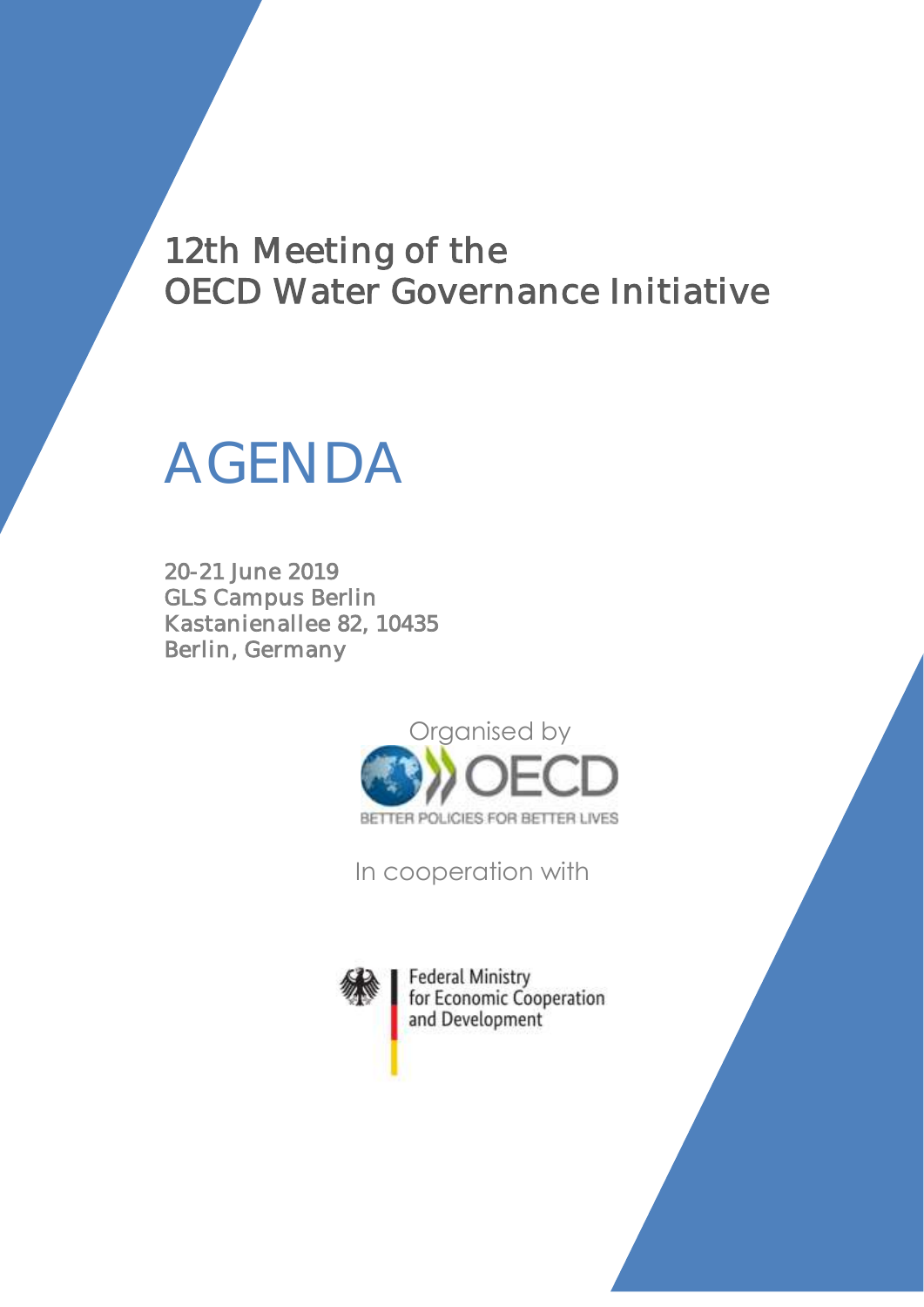### **12 th Meeting of the OECD Water Governance Initiative**

#### **20-21 June 2019 in Berlin, Germany**

#### **About the OECD Water Governance Initiative**

The **[OECD Water Governance Initiative](http://www.oecd.org/gov/regional-policy/OECD-WGI-Brochure.pdf)** (WGI) is an **international multi-stakeholder network** of 100+ delegates from public, private and not-for-profit sectors gathering twice a year in a **Policy Forum** to share experience on reforms, projects, lessons and good practices in support of better governance in the water sector.

The WGI, which was created in March 2013, has the following objectives:

- Provide a **multi-stakeholder technical platform** to share knowledge, experience and best practices on water governance across levels of government;
- **Advise governments** in taking the needed steps for effective water reforms through peer-to-peer dialogue and stakeholder engagement across public, private and non-profit sectors;
- Provide a **consultation mechanism** to raise the profile of governance in the Global Water Agenda;
- Support the **implementation of the OECD Principles on Water Governance** in interested member and nonmember countries by scaling up best practices and using the indicators' framework for self-assessment; and
- **Foster continuity on governance** from the 8<sup>th</sup> World Water Forum (Brasilia, 2018) to the 9<sup>th</sup> Forum (Dakar, 2021).

#### **Objectives of the 12 th WGI Meeting**

- Launch the report "Applying the OECD Principles on Water Governance to Floods : A Checklist for Action"
- Update delegates on WGI latest contribution to Global Agendas (SDGs, COP, Habitat III)
- Peer-review the National Water Policy Dialogue (NWPD) with Argentina, introduce preliminary insights from the NWPD with Peru, and kick-off the 3rd NWPD with Brazil
- Discuss progress from WGI working groups on Capacity Development and Indicators
- Share knowledge and experience on recent water governance reforms, research and events.
- Learn from Germany's water governance
- Discuss the role of women in water governance

#### **Working languages and interpretation**

The working language will be in English. Simultaneous interpretation will be provided in English and Spanish during day 1.

**Previous meetings of the WGI** 

- [11th Meeting,](http://www.oecd.org/regional/regional-policy/11th-meeting-of-the-oecd-water-governance-initiative.htm) 12-13 November 2018 Zaragoza, Spain
- [10th Meeting,](http://www.oecd.org/regional/regional-policy/10th-meeting-of-the-oecd-water-governance-initiative.htm) 20-21 November 2017 Vienna, Austria
- [9th Meeting:](http://www.oecd.org/cfe/regional-policy/9thmeetingoftheoecdwatergovernanceinitiative.htm) 3-4 July 2017 Paris, France.
- 8<sup>th</sup> [Meeting:](http://www.oecd.org/gov/regional-policy/8thmeetingoftheoecdwatergovernanceinitiative.htm) 12-13 January 2017 Rabat, Morocco.
- 7<sup>th</sup> [Meeting](http://www.oecd.org/gov/regional-policy/water-governance-initiative-meeting-7.htm): 23-24 June 2016 The Hague, Netherlands.
- 6<sup>th</sup> [Meeting](http://www.oecd.org/gov/regional-policy/water-governance-initiative-meeting-6.htm) : 2-3 November 2015 Paris, France.
- 5<sup>th</sup> [Meeting](http://www.oecd.org/gov/regional-policy/water-governance-initiative-meeting-5.htm): 26 May 2015 Edinburgh, United Kingdom.
- $\frac{4^{\text{th}} \text{ Meeting}}{4^{\text{th}} \text{ Meeting}}$  $\frac{4^{\text{th}} \text{ Meeting}}{4^{\text{th}} \text{ Meeting}}$  $\frac{4^{\text{th}} \text{ Meeting}}{4^{\text{th}} \text{ Meeting}}$ : 24-25 November 2014 Paris, France.
- $\frac{3^{rd} \text{ Meeting}}{28-29}$  $\frac{3^{rd} \text{ Meeting}}{28-29}$  $\frac{3^{rd} \text{ Meeting}}{28-29}$  April 2014 Madrid, Spain.
- 2<sup>nd</sup> [Meeting](http://www.oecd.org/governance/regional-policy/water-governance-initiative-meeting-2.htm): 7-8 November 2013 Paris, France.
- $\bullet$  1<sup>st</sup> [Meeting](http://www.oecd.org/gov/regional-policy/water-governance-initiative-meeting-1.htm) : 27-28 March 2013 Paris, France.

Contact details: [Hakan.Tropp@oecd.org](mailto:Hakan.Tropp@oecd.org) and [Antonio.Canamascatala@oecd.org](mailto:Antonio.Canamascatala@oecd.org)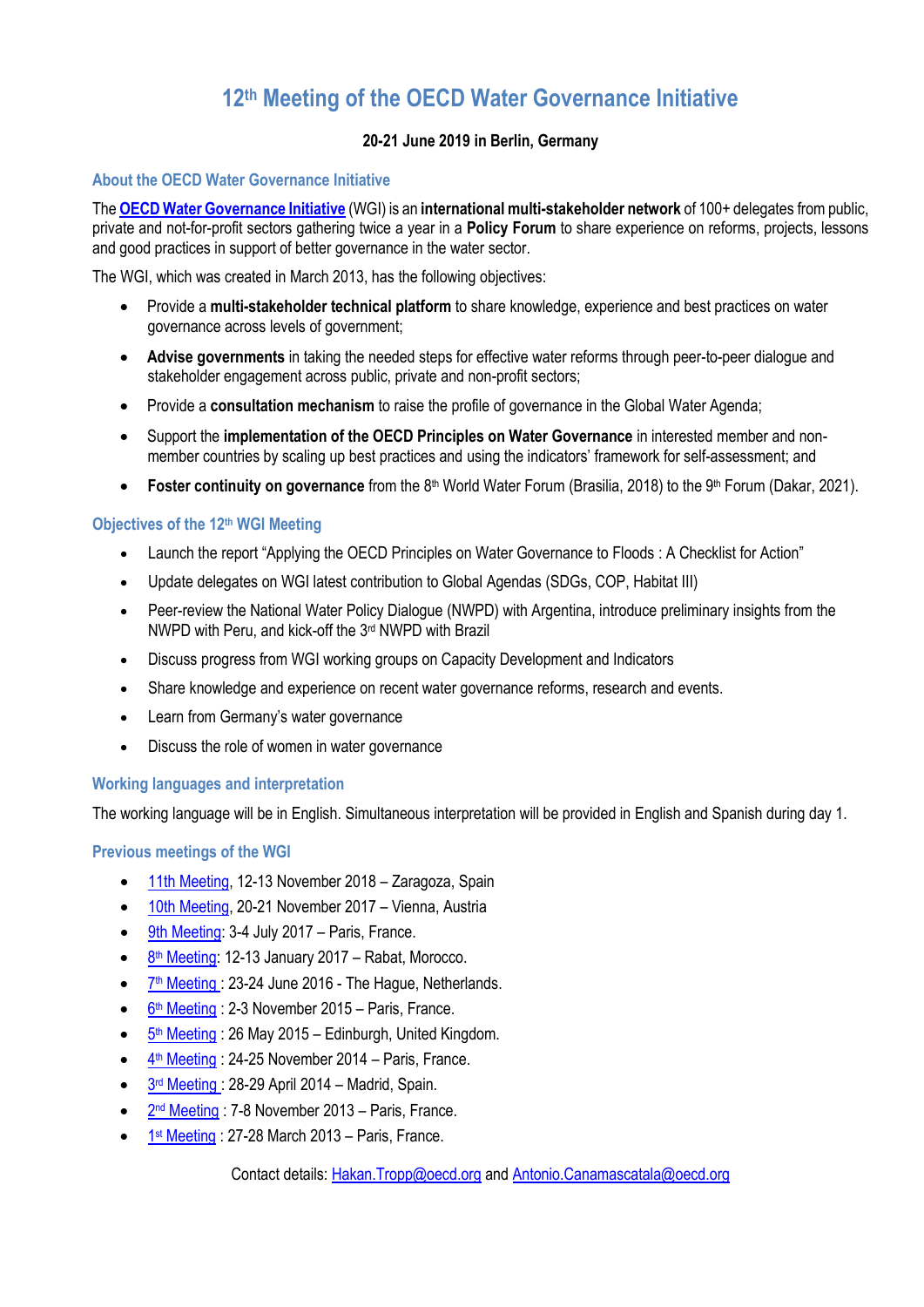|                 | Thursday 20 June 2019                                                                                                                                                                                                                                                                                                                                                                                                                                                                            |
|-----------------|--------------------------------------------------------------------------------------------------------------------------------------------------------------------------------------------------------------------------------------------------------------------------------------------------------------------------------------------------------------------------------------------------------------------------------------------------------------------------------------------------|
|                 | The Historic Pool Hall, GLS Campus, Kastanienallee 82, 10435, Berlin, Germany                                                                                                                                                                                                                                                                                                                                                                                                                    |
| $09:00 - 09:30$ | Registration & networking coffee - The Historic Pool Hall                                                                                                                                                                                                                                                                                                                                                                                                                                        |
| $09:30 - 10:00$ | <b>Welcoming Remarks</b><br>Mr. Peter Glas, Chair, OECD Water Governance Initiative<br>Ms. Susanne Dorasil, Head of Division, Water, Urban Development and Mobility, BMZ, Germany<br>Update on WGI contributions to the global agenda (SDGs, COP, Habitat III), OECD                                                                                                                                                                                                                             |
| $10:00 - 10:15$ | Launch of the report: "Applying the OECD Principles on Water Governance to Floods: A Checklist for Action"                                                                                                                                                                                                                                                                                                                                                                                       |
| $10:15 - 11:15$ | Tour de Table on latest water governance research and events<br>Water Integrity Global Outlook in 2021, WIN<br>Serving SDG implementation: A role for good water management and governance, GWP<br>$\bullet$<br>Monitoring community participation in water and sanitation under SDG 6.b, WHO<br>$\bullet$<br>National Congress on the Environment (CONAMA), 26-29 November 2018, Madrid, Spain, AEAS<br>$\bullet$<br>10th Water Economics Forum, Granada, Spain, 26 March 2019, IMDEA<br>Others |
| $11:15 - 11:45$ | <b>Coffee Break - The Historic Pool Hall</b>                                                                                                                                                                                                                                                                                                                                                                                                                                                     |
| $11:45 - 12:30$ | Women and Water decision-making: Challenges and Opportunities<br>Building evidence for inclusion of women in water governance, Women for Water Partnership<br>Draft methodology to assess the role of women in water decision-making, OECD<br>$\bullet$<br><b>Group Discussion</b><br>$\bullet$                                                                                                                                                                                                  |
| $12:30 - 14:00$ | <b>Lunch - Oderberger Restaurant</b>                                                                                                                                                                                                                                                                                                                                                                                                                                                             |
| $14:00 - 14:45$ | Water security for sustainable development in Africa<br>Update on the Programme, OECD<br>$\bullet$<br>Outcomes of the Workshop in the Hague (Netherlands), WIN<br>0<br>Group Discussion<br>$\bullet$                                                                                                                                                                                                                                                                                             |
| $14:45 - 15:30$ | An Overview of Key Governance Challenges in Africa: Lessons Learned and Ways Forward<br>Mr. Canisius Kanangire, Executive Secretary, AMCOW<br>Ms. Daniela Krahl, Deputy Head of Division Water, Urban Development and Mobility, BMZ, Germany<br>Mr. John Dini, Researcher, WRC, South Africa<br>Group discussion                                                                                                                                                                                 |
| $15:30 - 16:00$ | <b>Coffee Break - The Historic Pool Hall</b>                                                                                                                                                                                                                                                                                                                                                                                                                                                     |
| $16:00 - 17:30$ | Peer-review of the National Water Governance Policy Dialogue with Argentina<br>Pablo Bereciartua, Secretary of Water Infrastructure and Policy, Argentina<br>Key findings and policy recommendations, OECD<br>Reactions from peer-reviewers (Spain, Netherlands)<br>Group Discussion                                                                                                                                                                                                             |
| $17:30 - 17:50$ | Update on the National Water Governance Policy Dialogue with Peru<br>Luis Guillermo Marino Nava, Director General, Ministry of Environment, Peru<br>Preliminary insights, OECD<br>Q&A                                                                                                                                                                                                                                                                                                            |
| $17:50 - 18:00$ | Kick-off of the National Water Governance Policy Dialogue with Brazil<br>Mr. Oscar de Moraes Cordeiro Netto, Director, National Water Agency (ANA), Brazil<br>$\bullet$                                                                                                                                                                                                                                                                                                                          |
| $18:00 - 20:00$ | Cocktail                                                                                                                                                                                                                                                                                                                                                                                                                                                                                         |